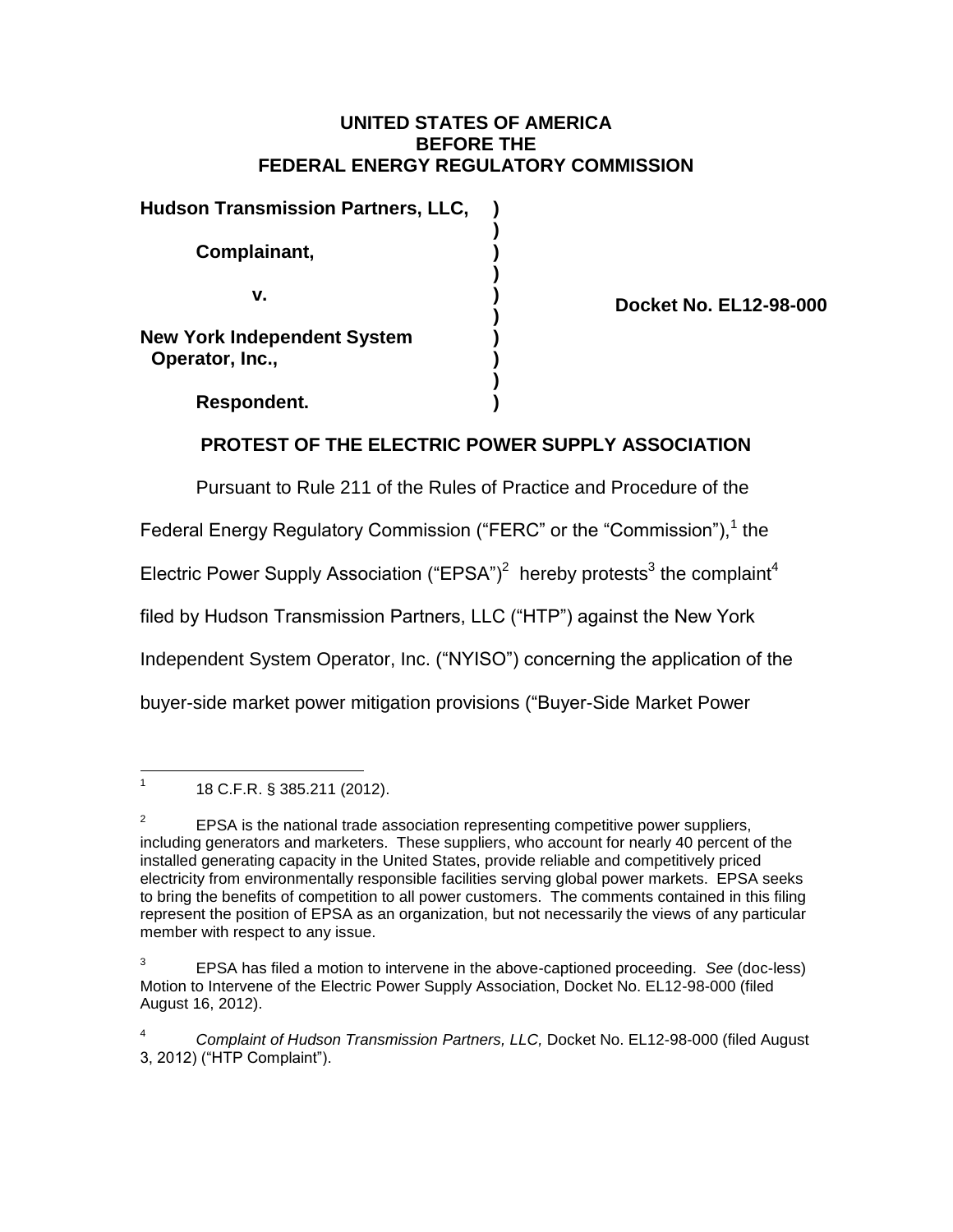Rules")<sup>5</sup> of the NYISO Market Administration and Control Area Services Tariff ("Services Tariff") $6$  to a new controllable transmission facility being developed by HTP ("HTP Project").

Specifically, the HTP Complaint alleges that the NYISO improperly applied the Mitigation Exemption Test ("MET") to the HTP Project, a new \$900 million, 660 MW high-voltage, direct current ("HVDC") merchant transmission facility intended to enter service in mid-2013 that will run between Northern New Jersey and New York City to import energy and capacity into the NYISO from PJM Interconnection, LLC ("PJM"). HTP asserts there are four errors associated with the NYISO's implementation of the MET to the HTP Project, including the timing of the test, the assumed market conditions used in the test, and the types and level of costs and revenues assumed in HTP's cost of new entry. HTP states this led to the improper determination that the HTP Project will not be exempt from mitigation and is subject to an Offer Floor of \$133.62/kW-year for its sales of installed capacity ("ICAP") in the ICAP Spot Market Auction, thereby precluding it from participating in the ICAP market. HTP requests that the Commission direct the NYISO to correct these specific errors and conduct a MET "redo." (The NYISO has separately undertaken a mitigation exemption re-determination for

 $\overline{5}$ <sup>5</sup> The Buyer-Side Market Power Rules were amended on November 27, 2010. The Buyer-Side Market Power Rules that were in effect prior to November 27, 2010 are referred to herein as the "Pre-Amendment Rules," and the Buyer-Side Market Power Rules in effect since November 27, 2010 are referred to as the "Post-Amendment Rules." References to the Pre-Amendment Rules are to the version of the Services Tariff submitted in the NYISO's June 30, 2010 baseline tariff filing. *See* Compliance Filing of the New York Independent System Operator, Inc., Docket No. ER10-1657-000 (filed June 30, 2010) (the "June 2010 Baseline Tariff Filing").

<sup>6</sup> See Attachment H of the Services Tariff. Except as otherwise indicated, capitalized terms used herein have the same meaning as set forth in the NYISO Services Tariff or if not defined therein, in the NYISO's Open Access Transmission Tariff ("OATT").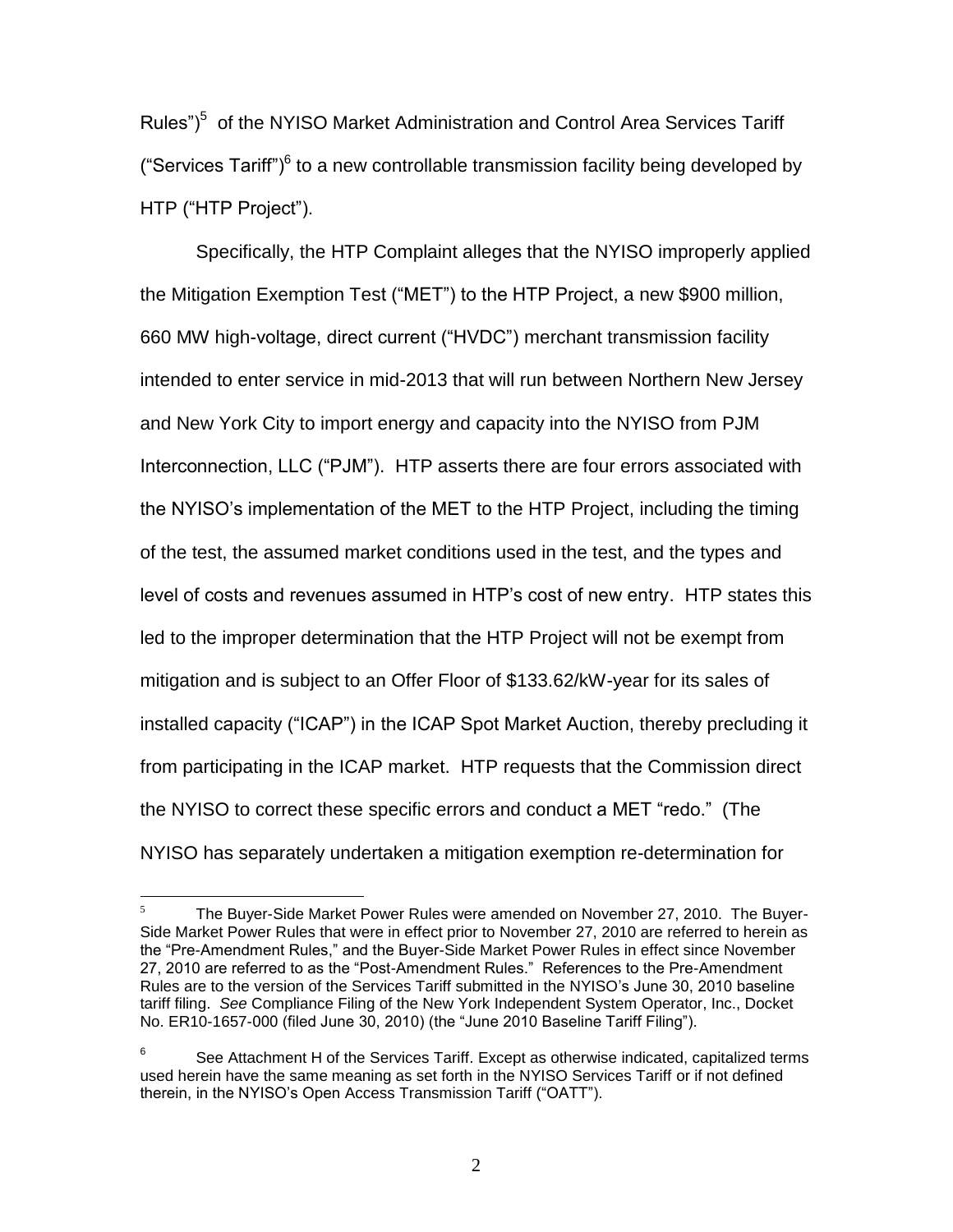the HTP Project pursuant to requirements of the EL11-42 Complaint Order. On November 6, 2012, the NYISO announced the results and once again determined that HTP failed the MET and is subject to mitigation.<sup>7</sup>)

Additionally, HTP requests that if the NYISO determines HTP should be subject to Offer Floor Mitigation and thus unable to sell capacity based on a correct application of the MET, the Commission should direct the NYISO to develop a mechanism to compensate HTP for the value of the reliability benefits it would provide, or in the alternative, clarify that HPT may file, under Section 205 of the Federal Power Act ("FPA"), a rate schedule to receive just and reasonable compensation for these benefits.

These issues and others are addressed in significant detail in separate protests (with accompanying expert affidavits) filed today by the Independent Power Producers of New York ("IPPNY") and the New York City Suppliers, <sup>8</sup> and EPSA has had the opportunity to review and strongly supports both of these filings. As discussed below and in the IPPNY and New York City Suppliers' filings, the NYISO correctly determined that the HTP Project is not exempt from Offer Floor Mitigation under the Buyer-Side Market Power Rules. Accordingly, EPSA requests that the Commission act on an expeditious and definitive basis to reject the HTP Complaint.

<sup>-&</sup>lt;br>7 *See* Assessment of the Buyer-Side Mitigation Exemption Test for the Hudson Transmission Partners Project by Potomac Economics, Ltd. (November 6, 2012), available at: [http://www.nyiso.com/public/webdocs/products/icap/incity\\_mitigation/HTP\\_Report\\_11-6-](http://www.nyiso.com/public/webdocs/products/icap/incity_mitigation/HTP_Report_11-6-12_Final.pdf) 12<sup>Final.pdf</sup>

The New York City Suppliers are, collectively, Astoria Generating Company, L.P., the NRG Companies, and TC Ravenswood, LLC.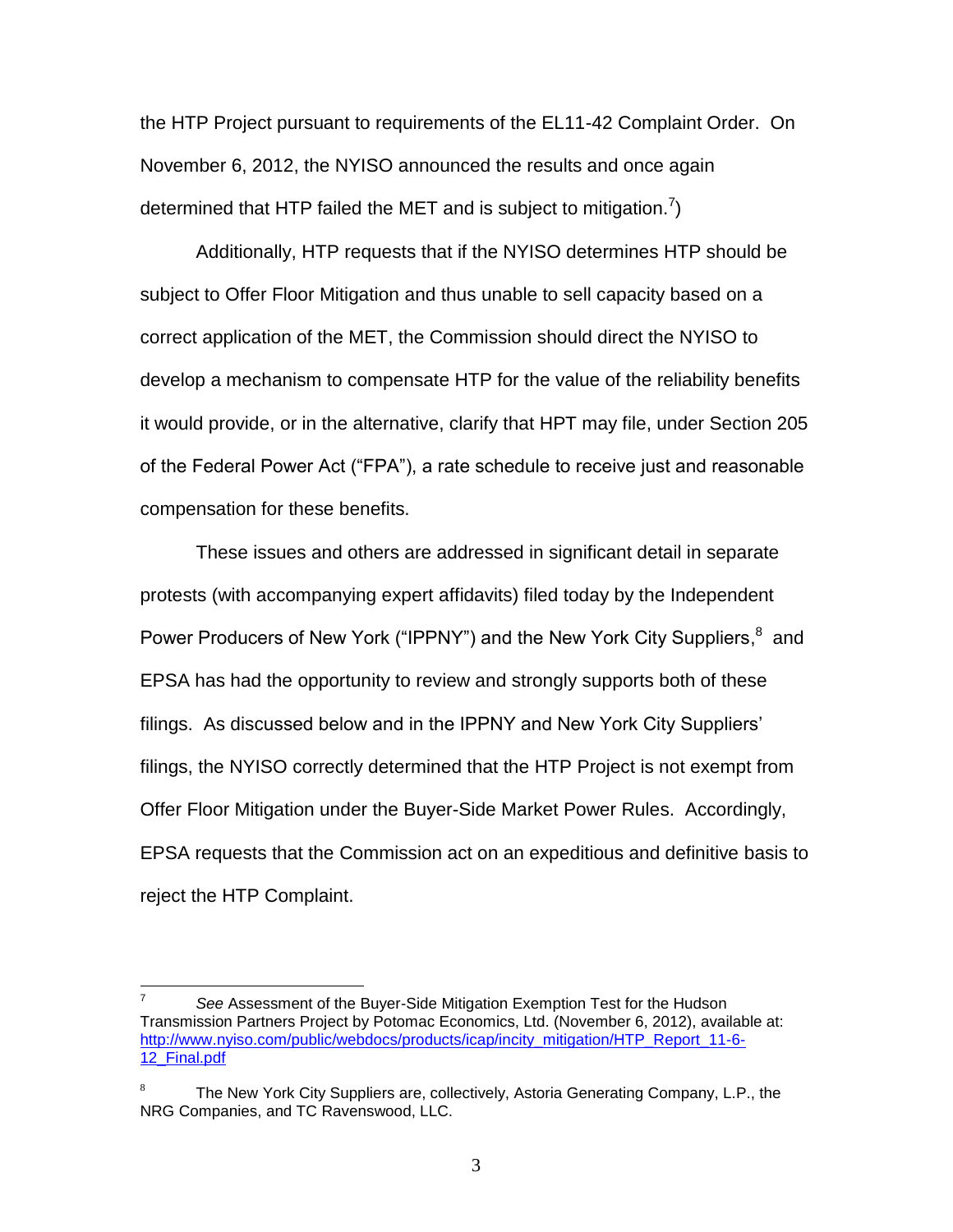## **I. PROTEST**

While IPPNY and the New York City Suppliers will address the numerous details associated with the complaint in-depth, EPSA submits the following are critical points the Commission should bear in mind in reviewing and rejecting the

HTP Complaint:

- The HTP Project, pursuant to terms of a 20-year contract with the New York Power Authority, is a "poster child" for the type of uneconomic project the Buyer-Side Market Power Rules are intended to protect against. HTP chose to proceed forward with its project although studies, including during the certificate review phase, indicated it was uneconomic and would be mitigated.
- As approved by the Commission, the Buyer-Side Market Power Rules apply equally to controllable transmission facilities such as the HTP Project as they do for new generation entry. HTP's allegations that the ISO has made arbitrary and unjustifiable assumptions in "adapting this generator-based test" that unduly discriminate against merchant transmission facilities are unfounded.
- If the project is mitigated, HTP should not receive alternative compensation from the ISO. Such a new proposed mechanism would undermine the intent and purpose of the Buyer-Side Market Power Rules.

As the Commission has correctly determined for the NYISO in prior orders

addressing the Buyer-Side Market Rules, including the two recent complaint

proceedings,  $9$  buyer-side market power is as relevant a concern as seller market

power, and similar strong action is required here by the Commission to protect

the integrity of the NYISO capacity markets, and provide greater regulatory

certainty to existing and potential market participants, as well as potential

<sup>-&</sup>lt;br>9 *See Astoria Generating Co., L.P. v. New York Indep. Sys. Operator, Inc.*, 140 FERC ¶ 61,189 (2012) (Docket No. EL11-50-00) (the "EL11-50 Complaint Order") (granting, in part, and denying, in part, complaint alleging serious errors in the NYISO's exemption of two new entrants from buyer-side market power mitigation); *See Astoria Generating Co., L.P. v. New York Indep. Sys. Operator, Inc.*, 139 FERC ¶ 61,244 (2012) (Docket No. EL11-42-000) (the "EL11-42 Complaint Order") (granting, in part, and denying, in part, complaint alleging serious errors in the NYISO's implementation of the Buyer-Side Market Power Rules).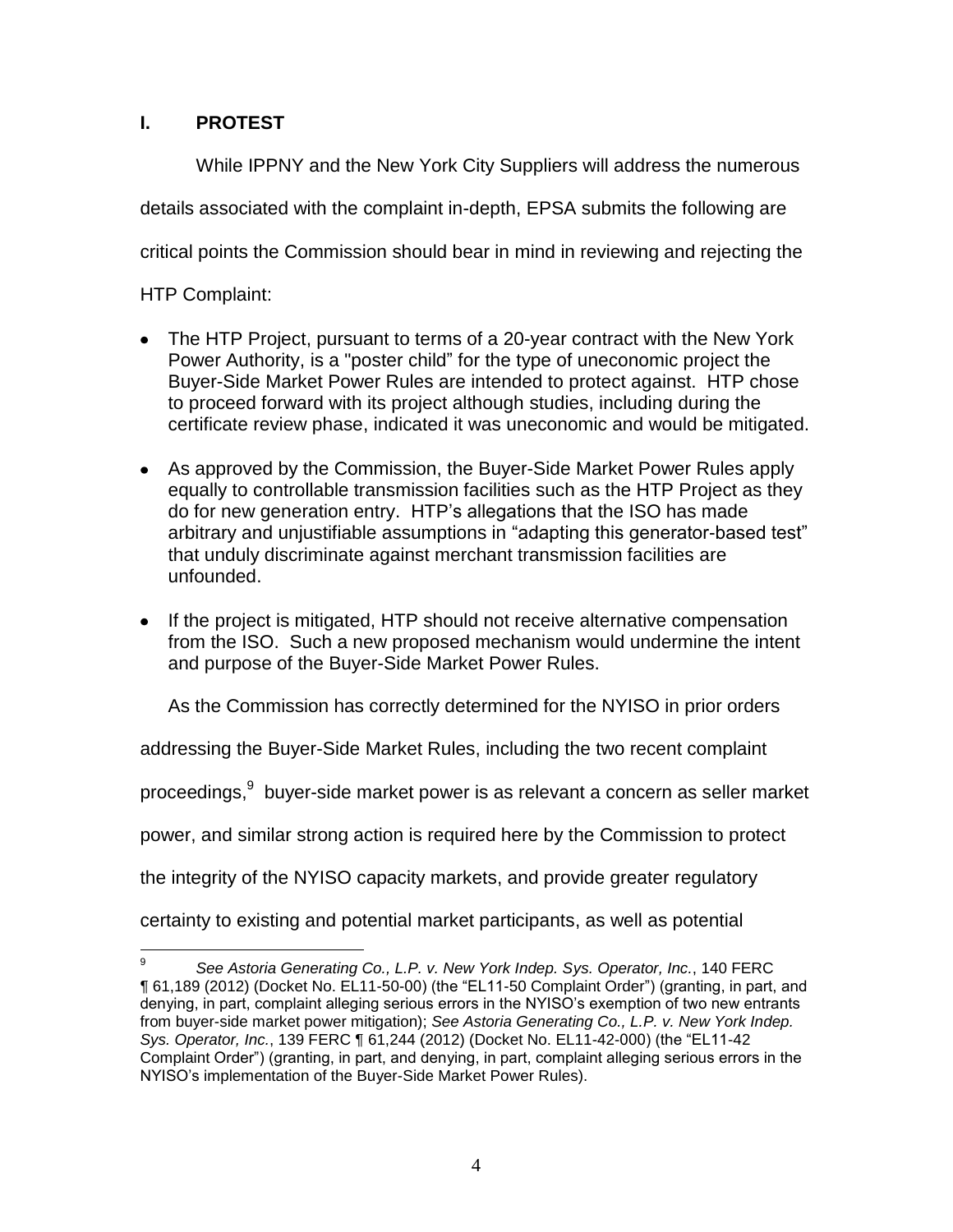investors. It is an overarching concern to EPSA that, once again, there is another issue with respect to implementation of the Buyer-Side Market Power Rules, highlighting the need for the Commission to ensure the NYISO's rules function as intended, are clear and properly implemented, and as objective as possible.

### **A. The HTP Project Is The Type Of Uneconomic New Entry The Buyer-Side Market Power Rules Are Intended To Protect Against**

The HTP Project is yet another example of an uneconomic state-subsidized project that threatens to undermine capacity market pricing mechanisms.<sup>10</sup> HTP is financed by an out-of-market long-term contract with the New York Power Authority ("NYPA") that, if exempt from Offer Floor Mitigation, would artificially suppress prices in the New York City capacity market to the detriment of competitive capacity markets. Specifically, HTP began developing the project in response to a Request for Proposals ("RFP") with the NYPA in 2005, won the RFP in 2006, and signed a 20-year firm contract with NYPA for capacity and optional energy into New York City. The economics of the project have been a major focus in New York, including in the Article VII certificate proceeding before the New York Public Service Commission ("NYPSC"). In the context of that proceeding, a major study was conducted to assess the costs and benefits of the

 $10<sub>1</sub>$ "Power Authority Approves Revised Plan for Hudson Cable," New York Times (April 4, 2011) ("State officials declined to say how much they thought the [New York Power Authority] would lose over the life of the 20-year contract with the cable's developers. But they said they expected it to be less than [State Senator] Maziarz's estimate of \$78 million a year.") <http://www.nytimes.com/2011/04/05/nyregion/05power.html?ref=newyorkpowerauthority> "Power Cable Under Hudson Has Critics In 2 States," New York Times, (May 30, 2011) [http://www.nytimes.com/2011/05/30/nyregion/power-cable-under-hudson-has-critics-in-2](http://www.nytimes.com/2011/05/30/nyregion/power-cable-under-hudson-has-critics-in-2-states.html?ref=newyorkpowerauthority) [states.html?ref=newyorkpowerauthority](http://www.nytimes.com/2011/05/30/nyregion/power-cable-under-hudson-has-critics-in-2-states.html?ref=newyorkpowerauthority)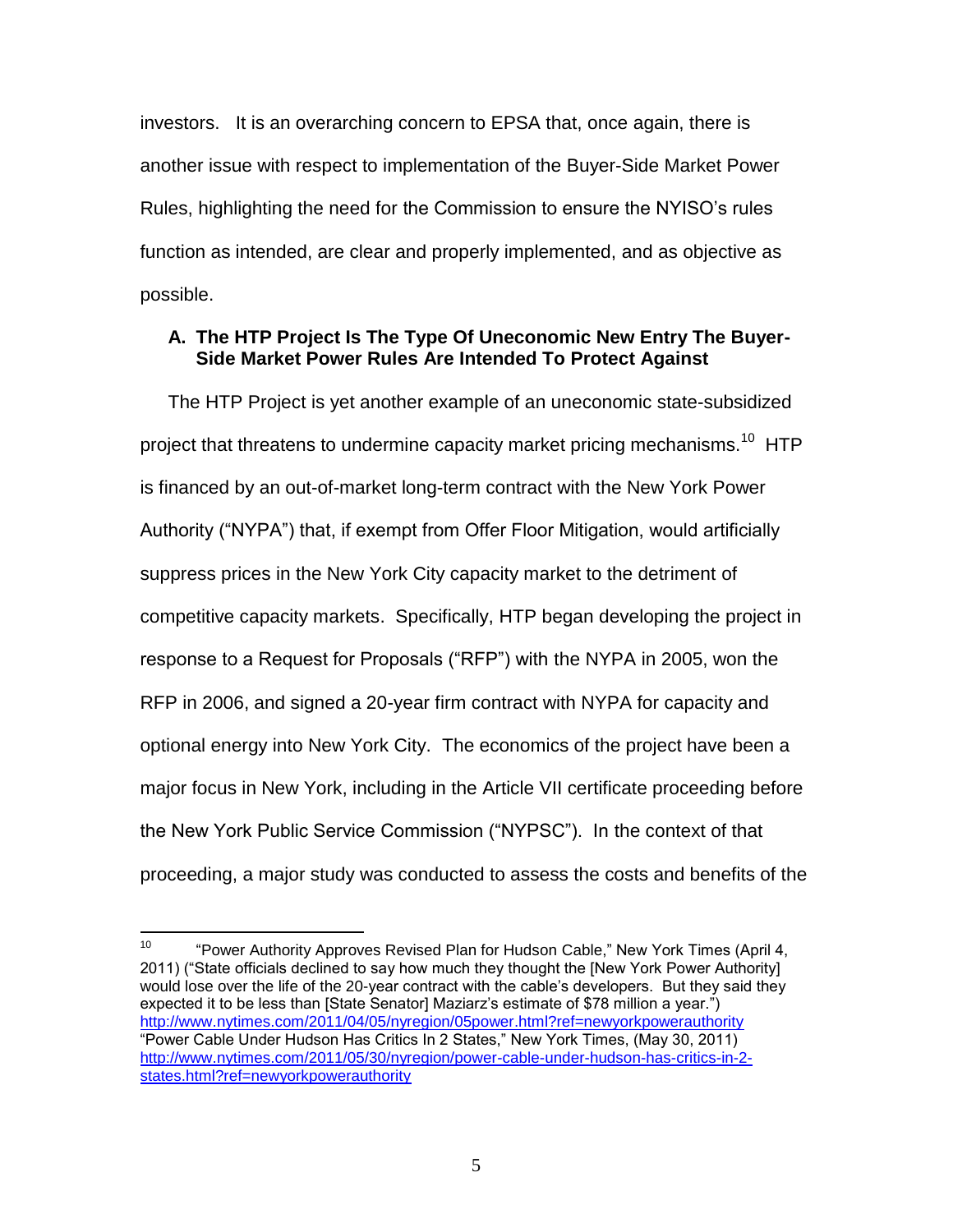HTP Project and alternatives, which concluded, among other things, that new capacity is not needed in New York City until at least 2019 or later and that the project would be subject to Offer Floor Mitigation under the Buyer-Side Market Power Rules for potentially 10 to 20 years.<sup>11</sup>

Still, this out of market project has proceeded forward with an in-service date of mid-2013 although its actual need at this time is and has been significantly in question, a result which is inefficient for the market. HTP commenced construction in May 2011<sup>12</sup> although it had not yet received its final MET determination, which was completed in December 2011 under the current "Post-Amendment Rules." HTP disputes the NYISO's timing and treatment of the determination. However, it does not appear that HTP formally requested a MET determination after the Class Year 2008 cost allocation process concluded on January 4 2010,<sup>13</sup> and it was actually eligible to obtain a final MET determination under the "Pre-Amendment Rules" in effect at that time, but was obligated as the developer to submit the request for a determination to the NYISO under the rules. It is unclear why this was not pursued, but HTP had the ability to know whether its project would be mitigated before proceeding with construction, which

 $11$ <sup>11</sup> *See* the Charles River Associates International ("CRA") Study prepared for NYPA and the New York City Economic Development Corporation, and entitled "A Master Electrical Transmission Plan for New York City." The CRA Study (dated May 2009) is available at: [http://www.crai.com/uploadedFiles/Publications/a-master-electrical-transmission-plan-for-new](http://www.crai.com/uploadedFiles/Publications/a-master-electrical-transmission-plan-for-new-york-city.pdf)[york-city.pdf](http://www.crai.com/uploadedFiles/Publications/a-master-electrical-transmission-plan-for-new-york-city.pdf) *Also, see* CRA's Summary of its study provided to the NYISO on June 2, 2009, available at:

[http://www.nyiso.com/public/webdocs/committees/bic\\_espwg/meeting\\_materials/2009-06-](http://www.nyiso.com/public/webdocs/committees/bic_espwg/meeting_materials/2009-06-02/NYCEDC_Master_Trans_Plan_NYC_Presentation.pdf) 02/NYCEDC Master Trans\_Plan\_NYC\_Presentation.pdf

<sup>&</sup>lt;sup>12</sup> *Comments of Hudson Transmission Partners, LLC* at 6, New York City Suppliers v. NYISO, Docket No. EL11-42 (filed July 6, 2011).

<sup>13</sup> HTP Complaint at 22.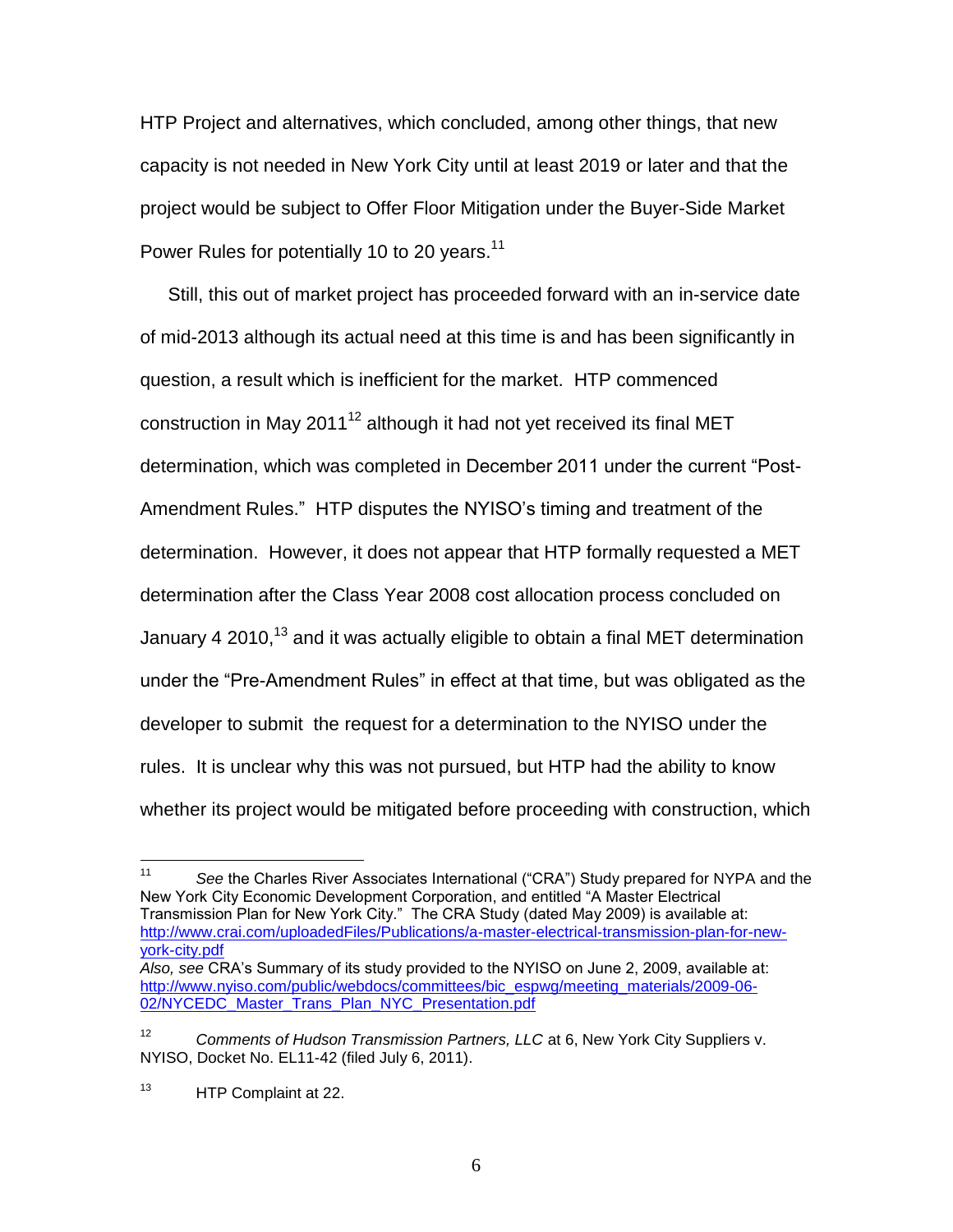raises questions with respect to its lack of or reduced risk given the out-of-market contract with NYPA. On a similar note, the Commission recently determined in the EL11-50 Complaint Order that with respect to the NYPA's long-term firm contract with the Astoria Energy II Project, the power purchase agreement "is an out-of-market payment available only to Astoria II, will lower the project's risk, enabling it to attract debt and equity capital investors on more favorable terms inconsistent with a competitive offer."<sup>14</sup>

On another related note, in the EL11-50 Complaint Order the Commission emphasized "that our actions herein do not serve to restrict the authority state or local agencies may have to address reliability concerns," recognizing the need of states or such entities to address legitimate policy or reliability needs with respect to energy infrastructure. The Commission further stated "that if NYISO projects a capacity shortfall that threatens reliability, *by design* NYISO's buyer side mitigation rules exempt new capacity offers from mitigation." <sup>15</sup> Under this scenario, the HTP Project has been appropriately mitigated.

EPSA submits this latest complaint surrounding application of the Buyer Side Market Power Rules underscores the need for the NYISO to have clear and sufficient rules in place, but also the importance of the Commission to remain firm in ensuring that the rules function as intended to deter uneconomic investment to depress capacity prices, while allowing for competitive investment.

 $14$ EL11-50 Complaint Order at P 135.

<sup>15</sup> EL11-50 Complaint Order at P 142. (Emphasis included in order)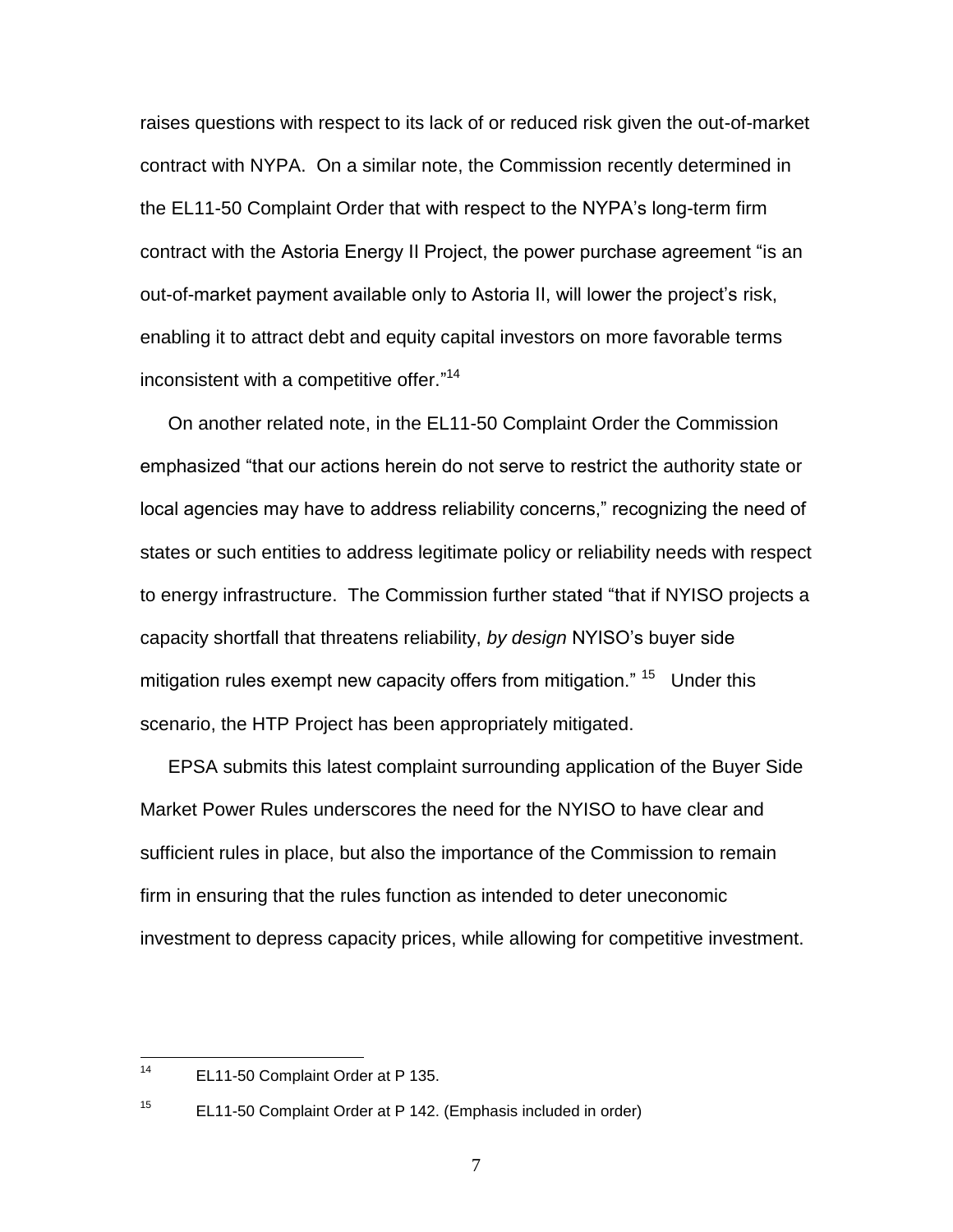#### **B. The Buyer-Side Market Power Rules Apply Equally to Controllable Transmission Facilities, Such As the HTP Project, and New Generation Entry**

HTP attempts to distinguish the issues in this proceeding from those raised in the other buyer mitigation rule proceedings to date, including the complaints in Docket Nos. EL11-42 and EL11-50, stating these proceedings relate to the NYISO's application of the MET to generator new entrants. Instead, HTP says its complaint relates to defects in the NYISO's application of the MET to the HTP Project and its proposed approach to evaluating merchant transmission facilities, asserting that HTP is the first, and only, transmission facility "that has ever been subjected to capacity market mitigation in the NYISO..."<sup>16</sup> In the initial proceeding establishing the Buyer-Side Market Power Rules, the Commission denied requests by HTP and another merchant transmission developer, East Coast Power, LLC, that controllable transmission projects be exempted from the Buyer-Side Market Power Rules.<sup>17</sup> The Commission determined that "[c]ontrollable transmission and generating capacity should be subject to the same mitigation<sup>"18</sup> because "both transmission and generating capacity are paid based on the same principle of making capacity available in-City, there should be no special exemption."<sup>19</sup> HTP did not seek rehearing of the Commission determination. In subsequent proceedings on the rules, there have been no

18 March 2008 Order, 122 FERC ¶ 61, 211 at P 121 (Docket No. EL07-39-000).

 $19$  *Id.* 

8

<sup>16</sup> HTP Complaint at 3.

<sup>17</sup> *See* Motion to Intervene and Comments of Hudson Transmission Partners, LLC at 3-4, Docket No. EL07-39-000 (filed Nov. 19, 2007); *also*, Initial Comments of East Coast Power, LLC to Compliance Filing of the New York Independent System Operator, Inc. Regarding the New York City ICAP Market Structure at 5-8, Docket No. EL07-39-000 (filed Nov. 19, 2007).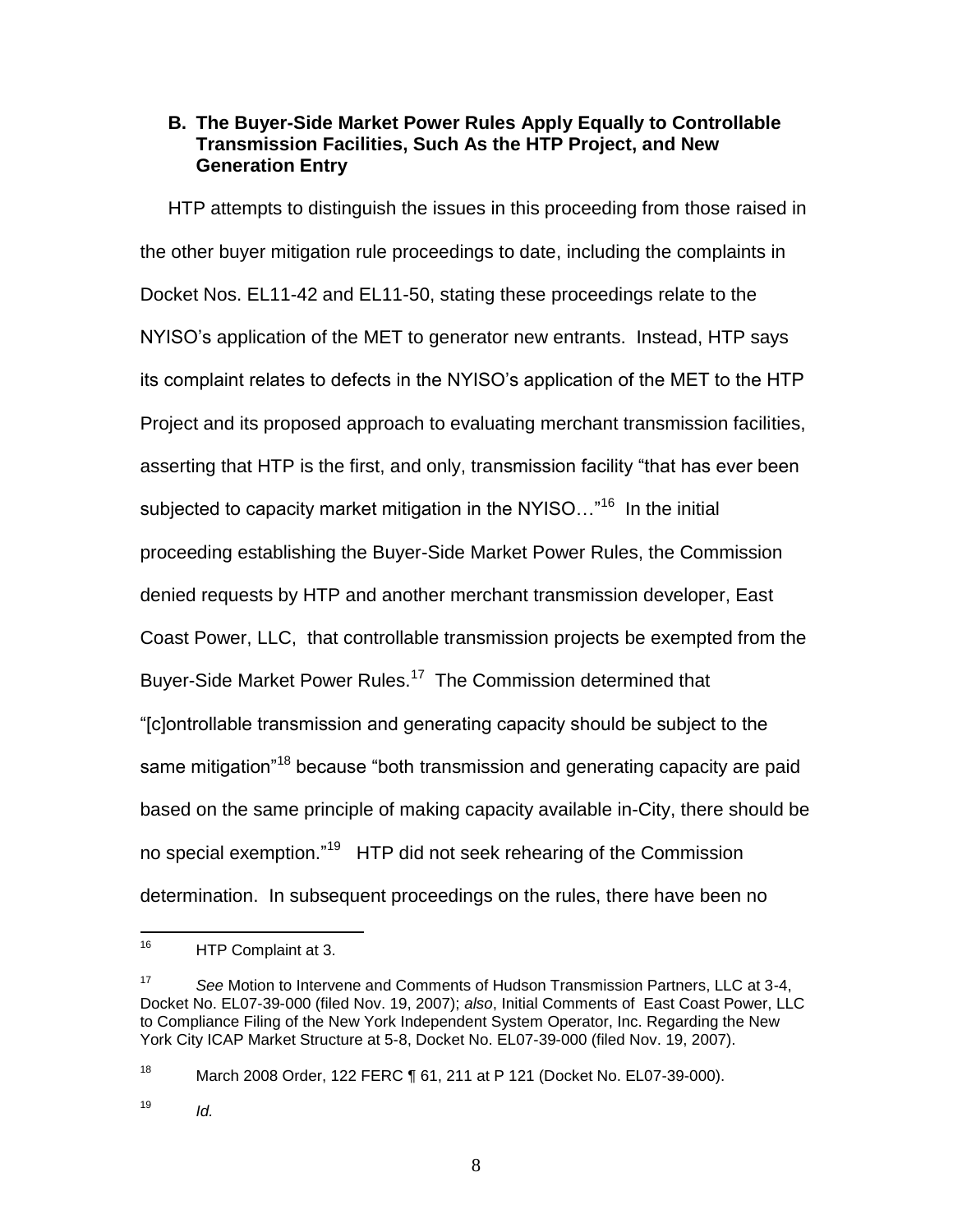changes in Commission decisions with regard to *whom* the rules apply to, rather, the Commission has further explained its buyer-side market power concerns and the need for appropriate market price signals to alert investors when new entry is needed. In sum, the Buyer-Side Market Power Rules as proposed by the NYISO and approved by the Commission apply generally to *all* new entrants unless a determination is made that an entity is exempt from mitigation.

#### **C. The Commission Should Reject HTP's Alternative Request For A "Reliability Benefits" Compensation Mechanism**

HTP also requests that if the Commission determines the project is mitigated, it should be compensated through a new mechanism (whether established by the NYISO or by HTP through a section 205 FPA filing) for reliability benefits the HTP Project would provide to the NYISO grid. First, such a mechanism is already available to controllable transmission line developers through the allocation of the Unforced Capacity Deliverability Rights ("UDRs") to provide compensation for reliability benefits from the incremental capacity that the project creates to provide appropriate economic incentives for development by merchant providers. As HTP states in its complaint, under the terms of its contract, NYPA will receive the UDRs for 75 percent of the transmission rights on the project. However, because the HTP Project is not economic, it will not receive compensation associated with the UDRs in the capacity auctions. $^{20}$  As discussed, HTP proceeded forward with its project even though it was known the project was uneconomic, and appears to have had an earlier opportunity to receive a MET determination, but did not request one. EPSA submits that

 $20<sup>2</sup>$ 

See **IPPNY** Protest at 21-24.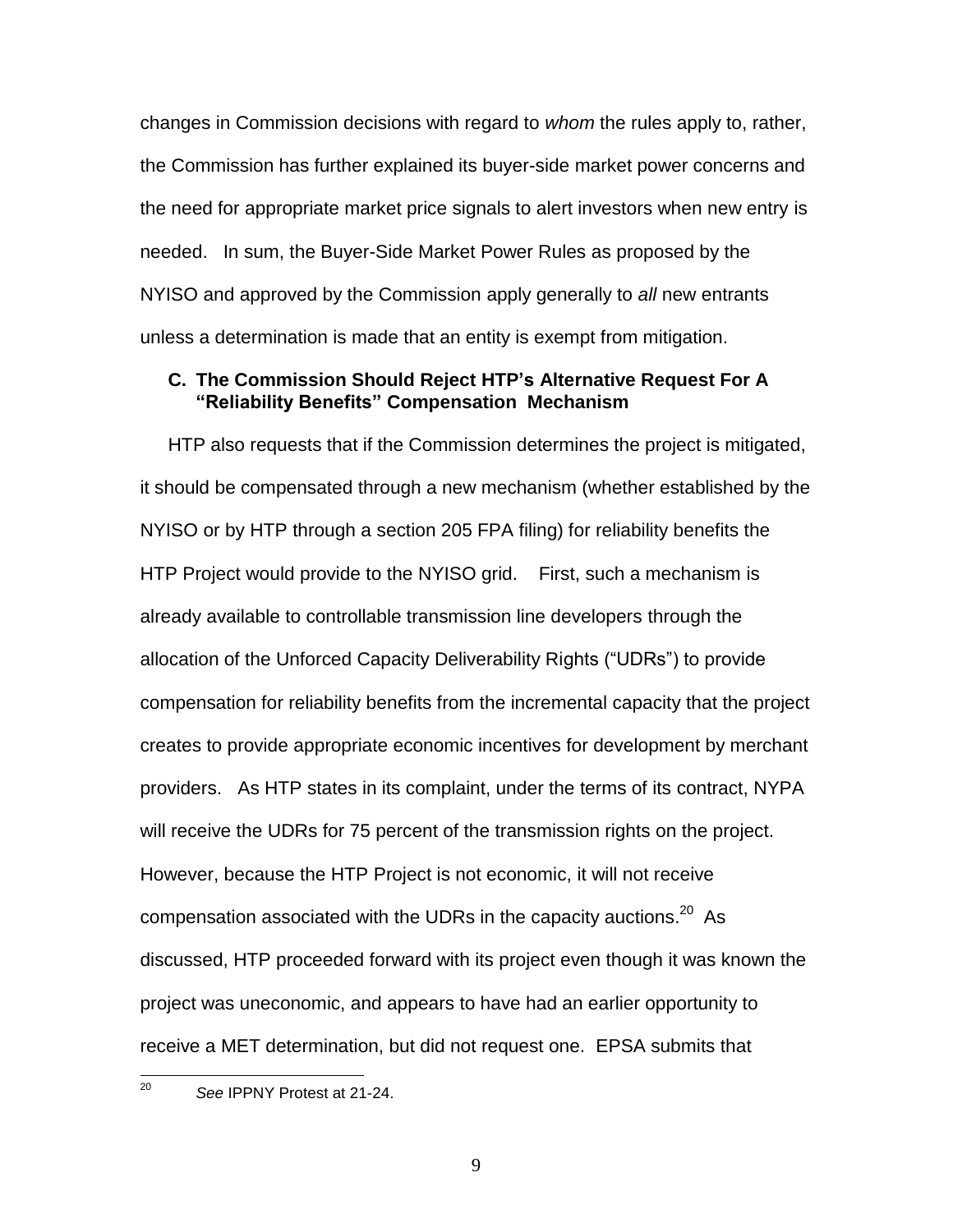projects like this that are clearly inefficient should not be allowed to enter the market with another "back door" opportunity for payment; developers, not the market, should assume liability for uneconomic aspects of the project they have completed, especially when the project inefficiencies are foreseen. Providing a new compensation scheme only serves to encourage other similar uneconomic investment that is unnecessary.

#### **II. CONCLUSION**

**WHEREFORE,** for the foregoing reasons, EPSA respectfully requests that the Commission act decisively and expeditiously to (1) reject the HTP complaint for the reasons set forth above; and, (2) grant such other relief as may be necessary to ensure competitive outcomes in the NYISO ICAP market and provide greater regulatory certainty to market participants.

Respectfully submitted,

Mabaget \_\_\_\_\_\_\_\_\_\_\_\_\_\_\_\_\_\_\_\_\_\_\_\_\_\_\_\_\_\_\_\_\_\_\_\_\_\_\_

Nancy Bagot, Vice President of Regulatory Affairs Sharon Theodore, Director of Regulatory Affairs Electric Power Supply Association 1401 New York Avenue, NW, 12<sup>th</sup> Floor Washington, DC 20005 (202) 628-8200

Dated: November 13, 2012